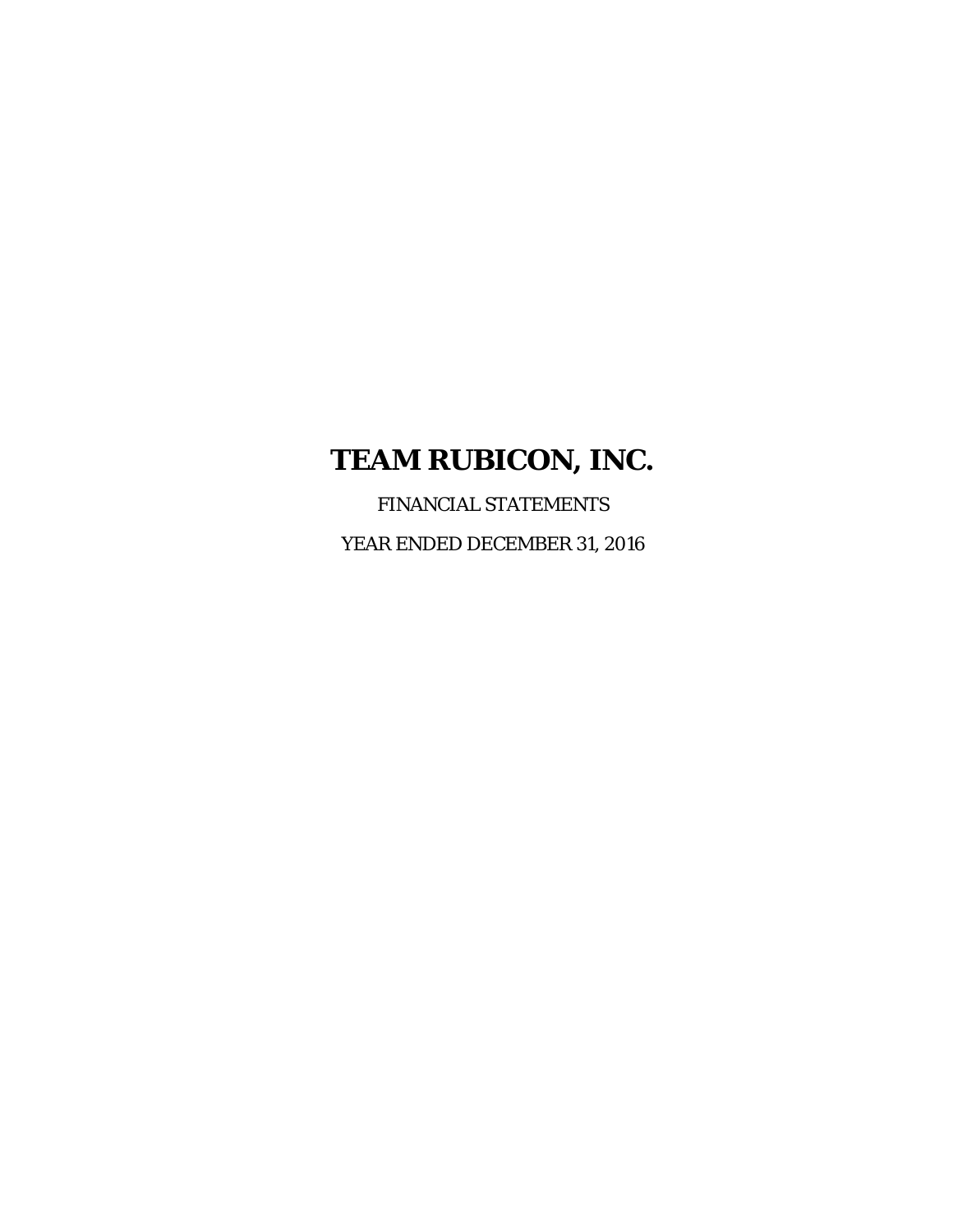# FINANCIAL STATEMENTS

# YEAR ENDED DECEMBER 31, 2016

# **CONTENTS**

*Page* Page 2014 **Page**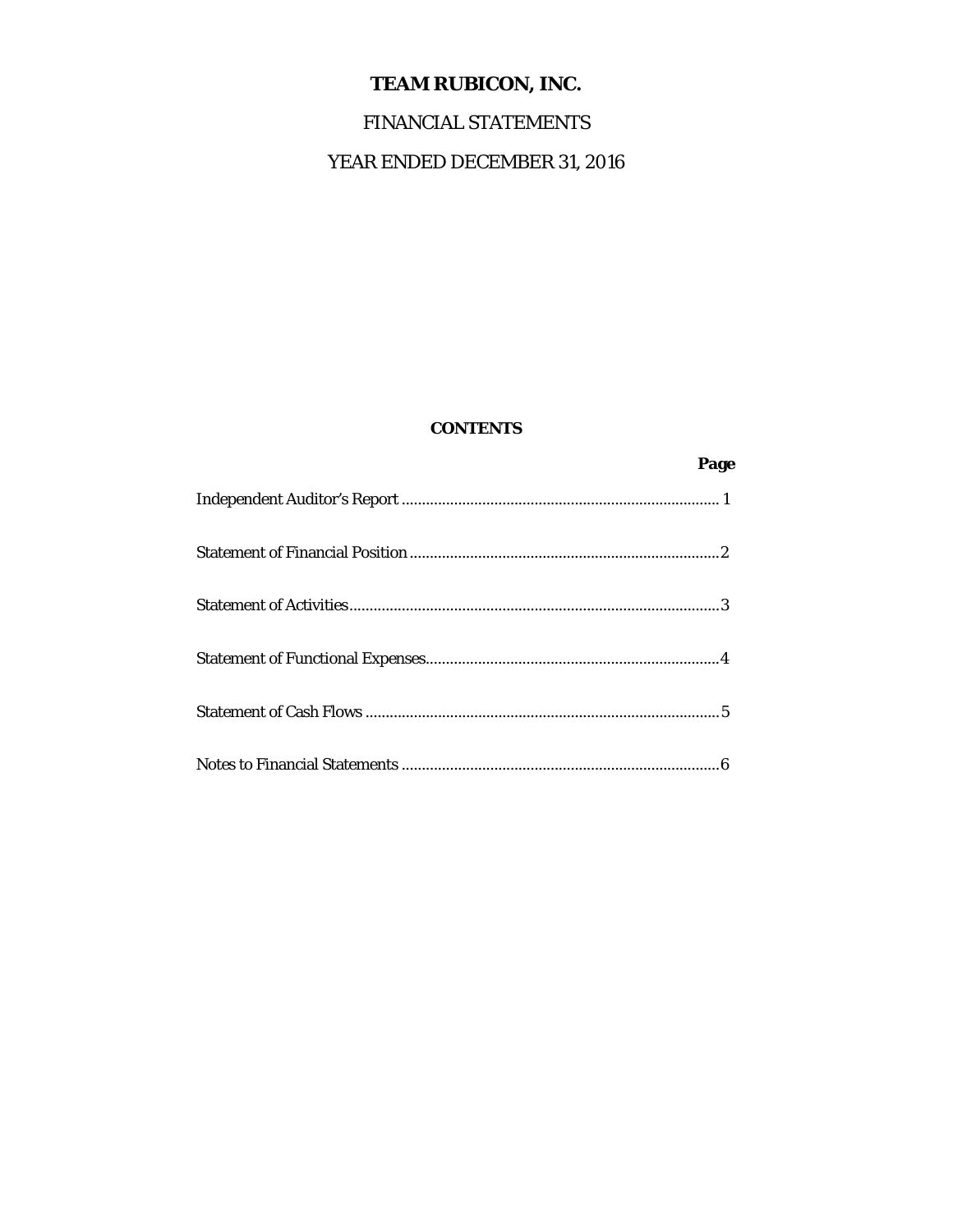# **Janks**

**16th Floor** 310.873.6600 F

 $10990 \text{ Wilson} \begin{array}{l l} 10990 \text{ Wilson} & 310.873.1600 \text{ T} \\ 16^{\text{th}} \text{ Floor} & 310.873.6600 \text{ F} \\ \text{Los Angeles, CA } 90024 & \text{www.greenhassonjanks.com} \end{array}$ Los Angeles, CA 90024 www.greenhassonjanks.com

### **INDEPENDENT AUDITOR'S REPORT**

To the Board of Directors Team Rubicon, Inc.

### **Report on the Financial Statements**

We have audited the accompanying financial statements of Team Rubicon, Inc. (Team Rubicon), which comprise the statement of financial position as of December 31, 2016, and the related statements of activities, functional expenses and cash flows for the year then ended, and the related notes to the financial statements.

### **Management's Responsibility for the Financial Statements**

Management is responsible for the preparation and fair presentation of these financial statements in accordance with accounting principles generally accepted in the United States of America; this includes the design, implementation, and maintenance of internal control relevant to the preparation and fair presentation of financial statements that are free from material misstatement, whether due to fraud or error.

### **Auditor's Responsibility**

Our responsibility is to express an opinion on these financial statements based on our audit. We conducted our audit in accordance with auditing standards generally accepted in the United States of America. Those standards require that we plan and perform the audit to obtain reasonable assurance about whether the financial statements are free from material misstatement.

An audit involves performing procedures to obtain audit evidence about the amounts and disclosures in the financial statements. The procedures selected depend on the auditor's judgment, including the assessment of the risks of material misstatement of the financial statements, whether due to fraud or error. In making those risk assessments, the auditor considers internal control relevant to the entity's preparation and fair presentation of the financial statements in order to design audit procedures that are appropriate in the circumstances, but not for the purpose of expressing an opinion on the effectiveness of the entity's internal control. Accordingly, we express no such opinion. An audit also includes evaluating the appropriateness of accounting policies used and the reasonableness of significant accounting estimates made by management, as well as evaluating the overall presentation of the financial statements.

We believe that the audit evidence we have obtained is sufficient and appropriate to provide a basis for our opinion.

### **Opinion**

In our opinion, the financial statements referred to above present fairly, in all material respects, the financial position of Team Rubicon as of December 31, 2016, and the changes in its net assets and its cash flows for the year then ended in accordance with accounting principles generally accepted in the United States of America.

### **Report on Summarized Comparative Information**

We have previously audited Team Rubicon's 2015 financial statements, and we expressed an unmodified audit opinion on those audited financial statements in our report dated September 27, 2016. In our opinion, the summarized comparative information presented herein as of and for the year ended December 31, 2015, is consistent, in all material respects, with the audited financial statements from which it has been derived.

*Green Hasson & Janks LLP* 

July 13, 2017 Los Angeles, California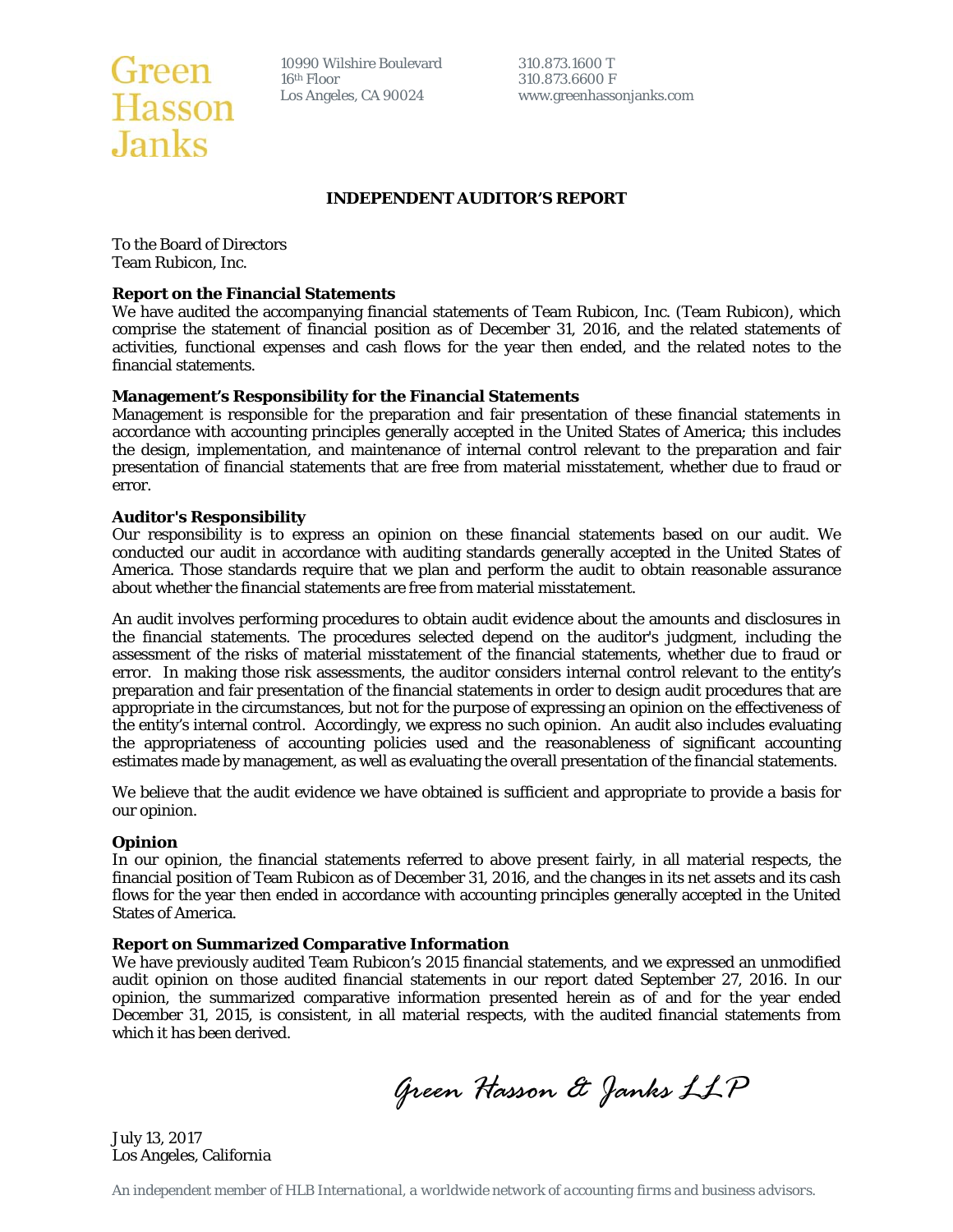# STATEMENT OF FINANCIAL POSITION With Summarized Totals at December 31, 2015 December 31, 2016

|                                                   | 2016        |              |               |                   |              |              |              |              |
|---------------------------------------------------|-------------|--------------|---------------|-------------------|--------------|--------------|--------------|--------------|
|                                                   | Temporarily |              |               |                   |              |              | 2015         |              |
| <b>ASSETS</b>                                     |             | Unrestricted |               | <b>Restricted</b> |              | <b>Total</b> |              | <b>Total</b> |
| <b>Cash and Cash Equivalents</b>                  | S           | 1,364,215    | $\mathcal{S}$ |                   | <sub>S</sub> | 1,364,215    | S.           | 1,191,576    |
| <b>Investments</b>                                |             | 645,643      |               | 654,934           |              | 1,300,577    |              | 1,807,600    |
| <b>Contributions and Pledges Receivable (Net)</b> |             | 604,470      |               | 1,068,044         |              | 1,672,514    |              | 1,005,341    |
| <b>Prepaid Expenses and Other Assets</b>          |             | 516,464      |               |                   |              | 516,464      |              | 401,760      |
| Due from Affiliate                                |             | 262,798      |               |                   |              | 262,798      |              | 257,189      |
| Property and Equipment (Net)                      |             | 656,041      |               |                   |              | 656,041      |              | 300,456      |
|                                                   |             |              |               |                   |              |              |              |              |
| <b>TOTAL ASSETS</b>                               | S           | 4,049,631    | <sub>S</sub>  | 1,722,978         | S.           | 5,772,609    | <sub>S</sub> | 4,963,922    |
|                                                   |             |              |               |                   |              |              |              |              |
| <b>LIABILITIES AND NET ASSETS</b>                 |             |              |               |                   |              |              |              |              |
| <b>LIABILITIES:</b>                               |             |              |               |                   |              |              |              |              |
| <b>Accounts Payable</b>                           | Ŝ           | 132,559      | S             |                   | S            | 132,559      | S            | 93,507       |
| <b>Accrued Liabilities</b>                        |             | 528,815      |               |                   |              | 528,815      |              | 168,432      |
| <b>TOTAL LIABILITIES</b>                          |             | 661,374      |               |                   |              | 661,374      |              | 261,939      |
| <b>NET ASSETS:</b>                                |             |              |               |                   |              |              |              |              |
| Unrestricted                                      |             | 3,388,257    |               |                   |              | 3,388,257    |              | 2,406,721    |
| <b>Temporarily Restricted</b>                     |             |              |               | 1,722,978         |              | 1,722,978    |              | 2,295,262    |
| <b>TOTAL NET ASSETS</b>                           |             | 3,388,257    |               | 1,722,978         |              | 5,111,235    |              | 4,701,983    |
| <b>TOTAL LIABILITIES AND</b><br><b>NET ASSETS</b> |             | 4,049,631    | <sub>S</sub>  | 1,722,978         | S.           | 5,772,609    | S            | 4,963,922    |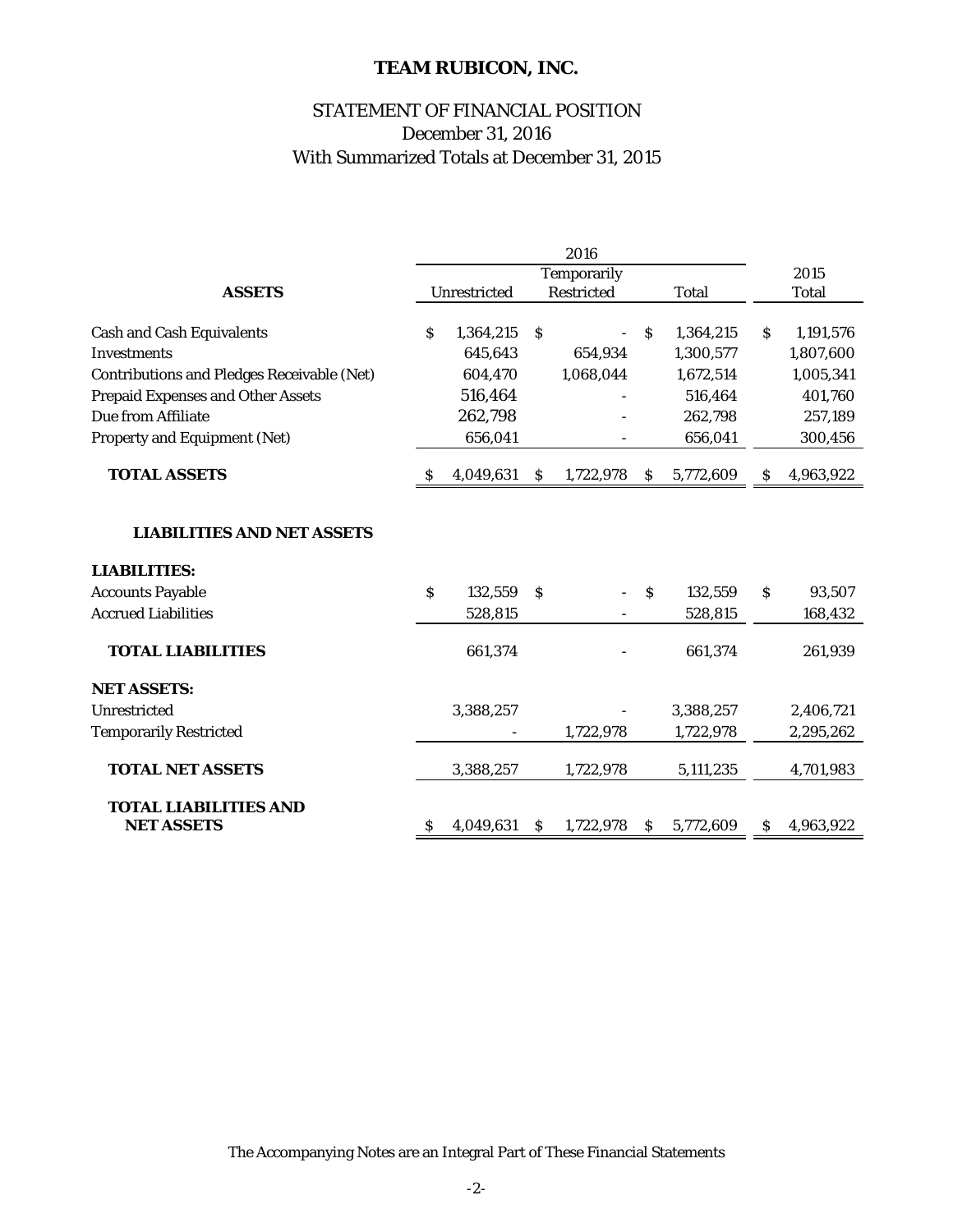# With Summarized Totals for the Year Ended December 31, 2015 STATEMENT OF ACTIVITIES Year Ended December 31, 2016

|                                                                 | 2016 |              |    |               |    |              |    |              |
|-----------------------------------------------------------------|------|--------------|----|---------------|----|--------------|----|--------------|
|                                                                 |      |              |    | Temporarily   |    |              |    | 2015         |
|                                                                 |      | Unrestricted |    | Restricted    |    | <b>Total</b> |    | <b>Total</b> |
| <b>REVENUE, PUBLIC SUPPORT</b><br><b>AND OTHER INCOME:</b>      |      |              |    |               |    |              |    |              |
| <b>Contributions and Grants</b>                                 | S.   | 5,685,930    | S. | 4,682,755     |    | \$10,368,685 | S. | 7,155,348    |
| <b>In-Kind Contributions</b>                                    |      | 2,810,391    |    |               |    | 2,810,391    |    | 1,347,351    |
| <b>Special Events (Net of Cost of Direct</b>                    |      |              |    |               |    |              |    |              |
| Donor Benefits of \$245,583)                                    |      | 421,556      |    |               |    | 421,556      |    | 653,266      |
| <b>Other Income</b>                                             |      | 2,484        |    |               |    | 2,484        |    | 20,969       |
| <b>Investment Income (Loss) (Net)</b>                           |      | (12, 813)    |    |               |    | (12, 813)    |    | 5,238        |
| <b>Net Assets Released from:</b>                                |      |              |    |               |    |              |    |              |
| <b>Purpose Restrictions</b>                                     |      | 5,255,039    |    | (5, 255, 039) |    |              |    |              |
| <b>TOTAL REVENUE, PUBLIC</b><br><b>SUPPORT AND OTHER INCOME</b> |      | 14,162,587   |    | (572, 284)    |    | 13,590,303   |    | 9,182,172    |
| <b>EXPENSES:</b>                                                |      |              |    |               |    |              |    |              |
| <b>Program Services</b>                                         |      | 10,479,565   |    |               |    | 10,479,565   |    | 6,411,723    |
| <b>Management and General</b>                                   |      | 1,392,367    |    |               |    | 1,392,367    |    | 737,804      |
| Fundraising                                                     |      | 1,309,119    |    |               |    | 1,309,119    |    | 795,447      |
| <b>TOTAL EXPENSES</b>                                           |      | 13,181,051   |    |               |    | 13,181,051   |    | 7,944,974    |
| <b>CHANGE IN NET ASSETS</b>                                     |      | 981,536      |    | (572, 284)    |    | 409,252      |    | 1,237,198    |
| Net Assets - Beginning of Year                                  |      | 2,406,721    |    | 2,295,262     |    | 4,701,983    |    | 3,464,785    |
| <b>NET ASSETS - END OF YEAR</b>                                 | S.   | 3,388,257    | S. | 1,722,978     | \$ | 5,111,235    | S. | 4,701,983    |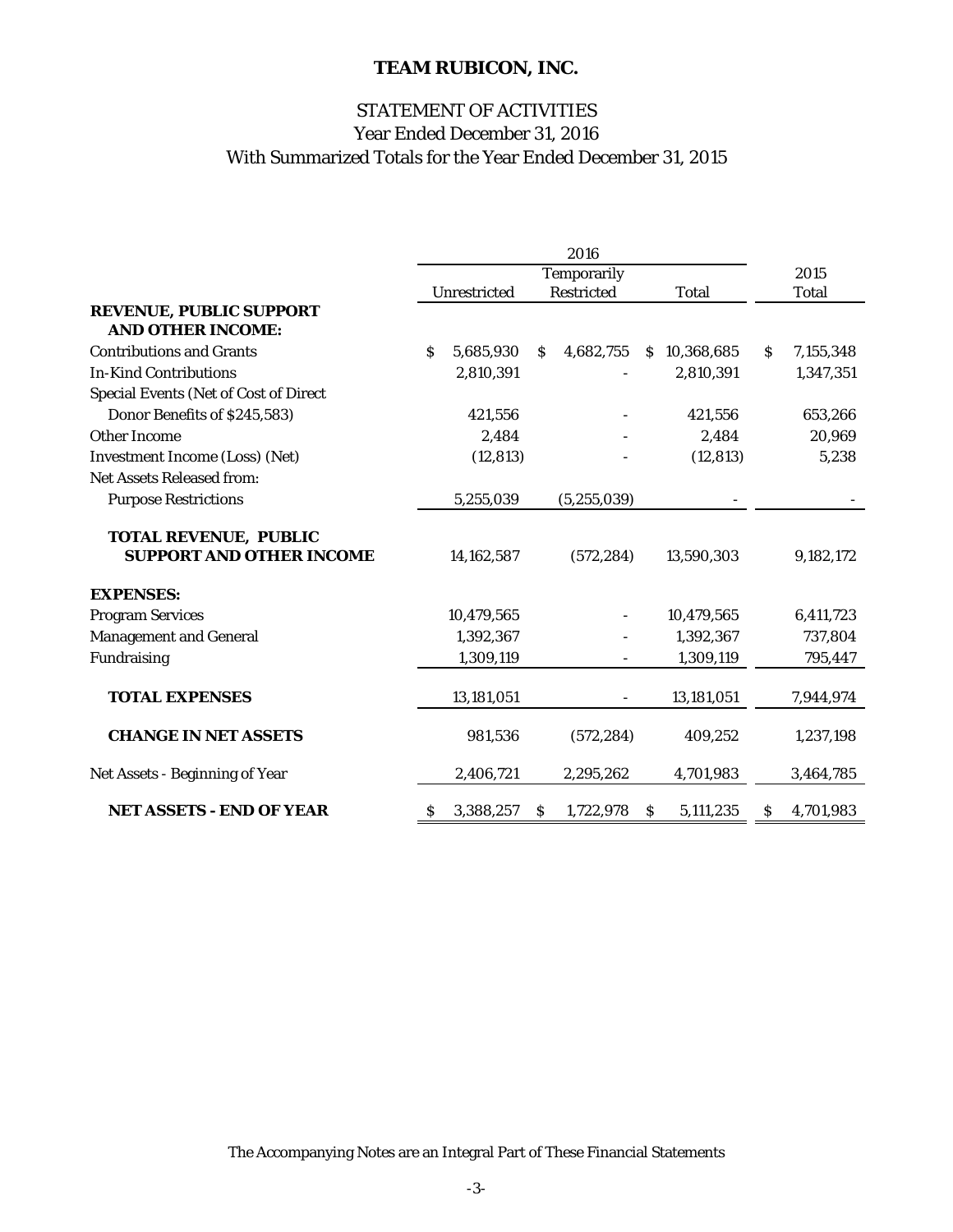# STATEMENT OF FUNCTIONAL EXPENSES Year Ended December 31, 2016 With Summarized Totals for the Year Ended December 31, 2015

|                                    | 2016    |                 |            |             |              |                    |   |              |      |           |
|------------------------------------|---------|-----------------|------------|-------------|--------------|--------------------|---|--------------|------|-----------|
|                                    | Program |                 | Management |             |              |                    |   |              | 2015 |           |
|                                    |         | <b>Services</b> |            | and General |              | <b>Fundraising</b> |   | <b>Total</b> |      | Total     |
| <b>Salaries</b>                    | S       | 3,020,532       | S.         | 643,392     | S            | 715,647            | S | 4,379,571    | S    | 2,707,292 |
| <b>Employee Benefits</b>           |         | 405,779         |            | 89,248      |              | 74,125             |   | 569,152      |      | 368,332   |
| <b>Payroll Taxes</b>               |         | 249,394         |            | 52,736      |              | 57,064             |   | 359,194      |      | 236,446   |
| <b>TOTAL PERSONNEL</b>             |         |                 |            |             |              |                    |   |              |      |           |
| <b>COSTS</b>                       |         | 3,675,705       |            | 785,376     |              | 846,836            |   | 5,307,917    |      | 3,312,070 |
| <b>Field Expenses</b>              |         | 4,335,349       |            |             |              |                    |   | 4,335,349    |      | 2,659,658 |
| <b>Travel and Conferences</b>      |         | 548,015         |            | 39.738      |              | 76,867             |   | 664,620      |      | 419,083   |
| <b>Office Supplies</b>             |         | 367,369         |            | 175,380     |              | 106,601            |   | 649,350      |      | 272,506   |
| <b>Professional Services</b>       |         | 286,234         |            | 220,183     |              | 53,608             |   | 560,025      |      | 352,975   |
| <b>Rent, Parking and Utilities</b> |         | 384,600         |            | 99,572      |              | 48,103             |   | 532,275      |      | 221,873   |
| <b>Marketing Materials</b>         |         | 337,061         |            | 4,231       |              | 17,277             |   | 358,569      |      | 112,278   |
| <b>Meals</b>                       |         | 193,750         |            | 6,928       |              | 20,113             |   | 220,791      |      | 115,408   |
| <b>Insurance</b>                   |         | 83,399          |            | 20,491      |              | 15,250             |   | 119,140      |      | 105,036   |
| Awards, Fellowships and Grants     |         | 112,000         |            |             |              |                    |   | 112,000      |      | 88,000    |
| Depreciation                       |         | 68,531          |            | 10,464      |              | 1,878              |   | 80,873       |      | 68,110    |
| <b>Printing and Copying</b>        |         | 24,090          |            | 715         |              | 49,890             |   | 74,695       |      | 34,277    |
| <b>Bank Fees</b>                   |         | 3,067           |            | 12,739      |              | 46,106             |   | 61,912       |      | 57,493    |
| <b>Miscellaneous</b>               |         | 28,398          |            | 8,787       |              | 3,895              |   | 41,080       |      | 21,590    |
| <b>Placement and Hiring Costs</b>  |         | 7,500           |            | 6,794       |              | 18,700             |   | 32,994       |      | 27,843    |
| <b>Telephone and Internet</b>      |         | 24,497          |            | 969         |              | 3,995              |   | 29,461       |      | 76,774    |
| <b>TOTAL 2016 FUNCTIONAL</b>       |         |                 |            |             |              |                    |   |              |      |           |
| <b>EXPENSES</b>                    | S       | 10,479,565      | S          | 1,392,367   | S.           | 1,309,119          | S | 13,181,051   |      |           |
|                                    |         | 80%             |            | 10%         |              | 10%                |   | 100%         |      |           |
| <b>TOTAL 2015 FUNCTIONAL</b>       |         |                 |            |             |              |                    |   |              |      |           |
| <b>EXPENSES</b>                    | S       | 6,411,723       | S          | 737,804     | <sub>S</sub> | 795,447            |   |              |      | 7,944,974 |
|                                    |         | 81%             |            | 9%          |              | 10%                |   |              |      | 100%      |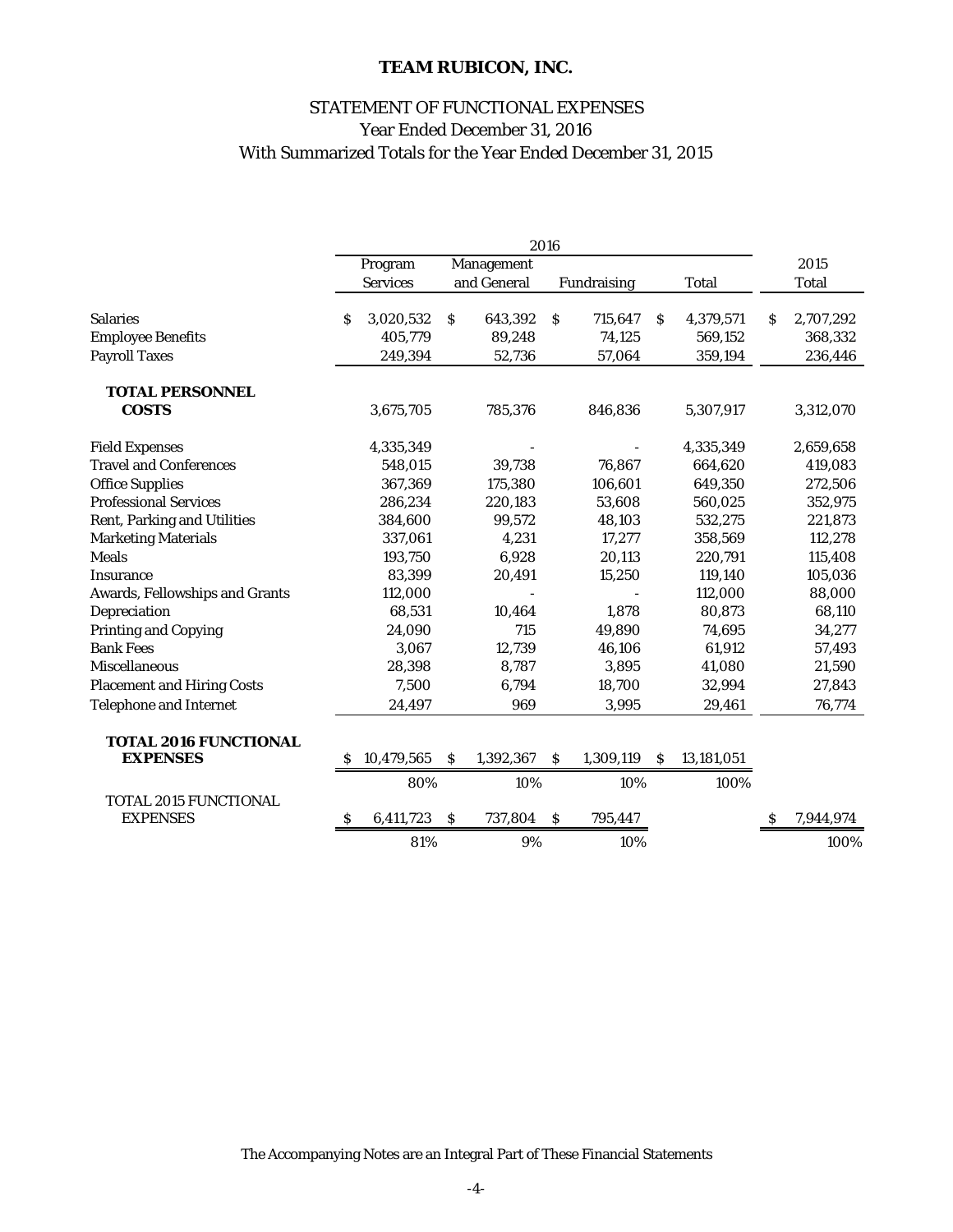# Year Ended December 31, 2016 STATEMENT OF CASH FLOWS

# With Summarized Totals for the Year Ended December 31, 2015

|                                                                |    | 2016       | 2015 |            |  |
|----------------------------------------------------------------|----|------------|------|------------|--|
| <b>CASH FLOWS FROM OPERATING ACTIVITIES:</b>                   |    |            |      |            |  |
| <b>Change in Net Assets</b>                                    | Ŝ  | 409,252    | S.   | 1,237,198  |  |
| Adjustments to Reconcile Change in Net Assets to               |    |            |      |            |  |
| Net Cash Provided by Operating Activities:                     |    |            |      |            |  |
| Depreciation                                                   |    | 83,148     |      | 68,110     |  |
| Net Realized and Unrealized Loss on Investments                |    | 31,063     |      | 24,579     |  |
| Present Value Discount on Contributions and Pledges Receivable |    | 17,857     |      | 35,147     |  |
| <b>Contributed Stock</b>                                       |    | (5,789)    |      |            |  |
| <b>Contributed Property and Equipment</b>                      |    | (126, 398) |      | (68, 300)  |  |
| Loss on Disposal of Property and Equipment                     |    | 7,296      |      |            |  |
| (Increase) Decrease in:                                        |    |            |      |            |  |
| <b>Contributions and Pledges Receivable</b>                    |    | (685,030)  |      | (650, 591) |  |
| <b>Prepaid Expenses and Other Assets</b>                       |    | (114, 704) |      | (20, 667)  |  |
| Due from Affiliate                                             |    | (5,609)    |      | (60, 575)  |  |
| Increase (Decrease) in:                                        |    |            |      |            |  |
| <b>Accounts Payable</b>                                        |    | 39,052     |      | (111, 235) |  |
| <b>Accrued Liabilities</b>                                     |    | 360,383    |      | 47,263     |  |
| <b>Deferred Rent</b>                                           |    |            |      | (21, 409)  |  |
| NET CASH PROVIDED BY OPERATING ACTIVITIES                      |    | 10,521     |      | 479,520    |  |
| <b>CASH FLOWS FROM INVESTING ACTIVITIES:</b>                   |    |            |      |            |  |
| <b>Purchase of Property and Equipment</b>                      |    | (319, 631) |      | (50, 371)  |  |
| <b>Purchase of Investments</b>                                 |    |            |      | (611, 598) |  |
| <b>Interest and Dividends Reinvested</b>                       |    | (18, 251)  |      | (29, 817)  |  |
| <b>Proceeds on Sale of Investments</b>                         |    | 500,000    |      | 829,816    |  |
| <b>NET CASH PROVIDED BY INVESTING ACTIVITIES</b>               |    | 162,118    |      | 138,030    |  |
| NET INCREASE IN CASH AND CASH EQUIVALENTS                      |    | 172,639    |      | 617,550    |  |
| Cash and Cash Equivalents - Beginning of Year                  |    | 1,191,576  |      | 574,026    |  |
| CASH AND CASH EQUIVALENTS - END OF YEAR                        | \$ | 1,364,215  | \$.  | 1,191,576  |  |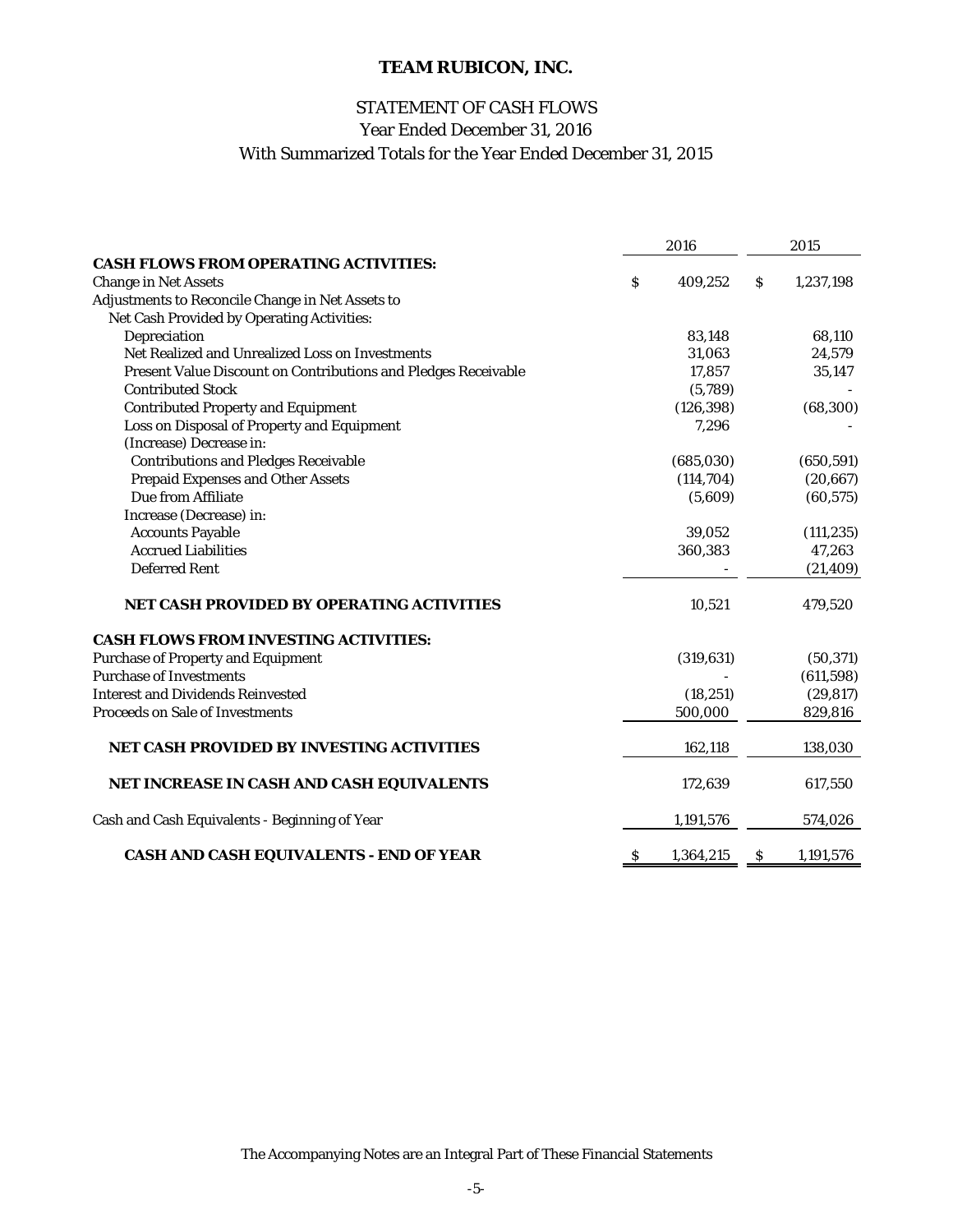# NOTES TO FINANCIAL STATEMENTS December 31, 2016

### **NOTE 1 - ORGANIZATION**

Team Rubicon, Inc. (Team Rubicon) is a nonprofit global humanitarian organization founded in 2010. Team Rubicon's primary mission is providing disaster relief to those affected by natural disasters, domestic or international. By pairing the skills and experiences of military veterans with first responders, medical professionals and technology solutions, Team Rubicon aims to provide the greatest service and impact possible. Through continued service, Team Rubicon seeks to provide veterans with three things they lose after leaving the military: a purpose, gained through disaster relief; community, built by serving with others; and self-worth, from recognizing the impact one individual can make. Coupled with leadership development and other opportunities, Team Rubicon looks to help veterans transition from military to civilian life.

Since 2010, Team Rubicon has grown to over 40,000 registered volunteers and responded to over 140 disasters, including large-scale events such as the Haiti earthquake, Superstorm Sandy, Joplin tornado, and others. The organization's work has been recognized by numerous awards, including, but not limited to, CNN Heroes, the Classy Awards, the Heinz Award, the Grinnell Prize, The Manhattan Institute, and the Lincoln Awards. Its work has also been covered by dozens of media outlets, including ABC News, NBC, CNN, Fox, MSNBC, ESPN, The New York Times, Time Magazine, and others.

In addition to disaster response, Team Rubicon focuses on preparing volunteers and communities alike for disasters before they happen. Its training department has trained thousands of volunteers in skills such as incident command, safe chainsaw operations, heavy equipment usage, expedient home repairs and other skills.

### **NOTE 2 - SUMMARY OF SIGNIFICANT ACCOUNTING POLICIES**

### **(a) BASIS OF PRESENTATION**

 The accompanying financial statements have been prepared on the accrual basis of accounting.

### **(b) ACCOUNTING**

 To ensure observance of certain constraints and restrictions placed on the use of resources, the accounts of Team Rubicon are maintained in accordance with the principles of net assets accounting. This is the procedure by which resources for various purposes are classified for accounting and reporting purposes into net asset classes that are in accordance with specified activities or objectives. Accordingly, all financial transactions have been recorded and reported by net asset class as follows:

 **Unrestricted**. These generally result from revenues generated by receiving unrestricted contributions, providing services, and receiving income from investments less expenses incurred in providing program related services, raising contributions, and performing administrative functions.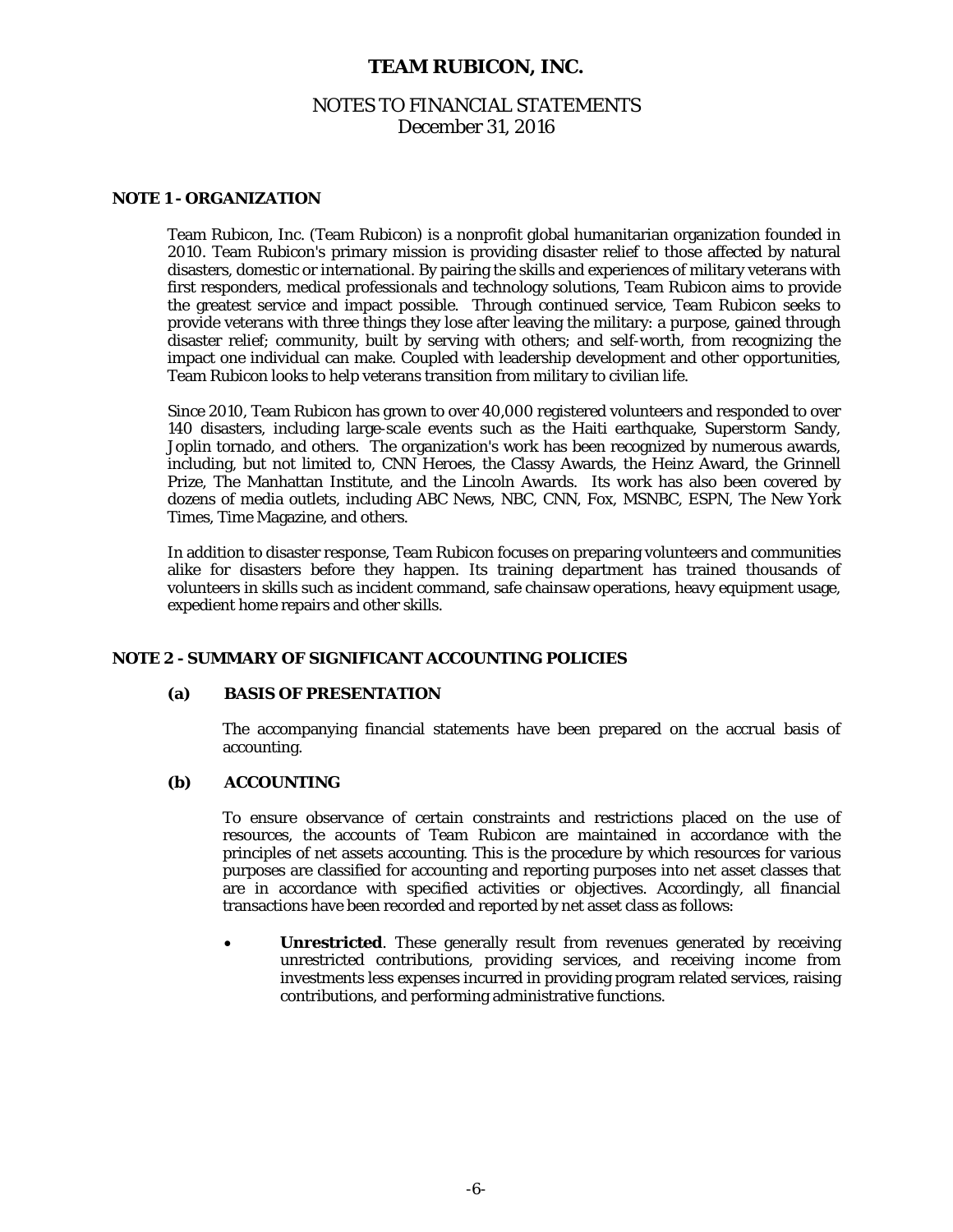# NOTES TO FINANCIAL STATEMENTS December 31, 2016

### **NOTE 2 - SUMMARY OF SIGNIFICANT ACCOUNTING POLICIES** (continued)

- **(b) ACCOUNTING** (continued)
	- **Temporarily Restricted**. Team Rubicon reports gifts of cash and other assets as temporarily restricted support if they are received with donor stipulations that limit the use of the donated assets. When a donor restriction expires, that is, when a stipulated time restriction ends or the purpose of the restriction is accomplished, temporarily restricted net assets are reclassified to unrestricted net assets and reported in the statement of activities as net assets released from purpose or time restrictions. Team Rubicon has \$1,722,978 of temporarily restricted net assets at December 31, 2016.
	- **Permanently Restricted**. These net assets are received from donors who stipulate that resources are to be maintained permanently, but permit Team Rubicon to expend all of the income (or other economic benefits) derived from the donated assets. Team Rubicon has no permanently restricted net assets at December 31, 2016.

### **(c) CASH AND CASH EQUIVALENTS**

For financial statement purposes, Team Rubicon considers all highly liquid investments with original maturities of three months or less to be cash and cash equivalents.

Team Rubicon maintains its cash and cash equivalents in bank deposit and money market accounts which, at times, may exceed federally insured limits. Team Rubicon has not experienced any losses in such accounts and believes it is not exposed to any significant credit risk on cash and cash equivalents.

The carrying value of cash and cash equivalents at December 31, 2016 approximates its fair value.

### **(d) INVESTMENTS**

 Investments in equity and debt securities with readily determinable fair values are reported at fair value. The fair value of investments is valued at the closing price on the last business day of the fiscal year. Interest and dividend income and gains and losses on investments are reported in the statement of activities as increases or decreases in unrestricted net assets unless their use is temporarily or permanently restricted by donor stipulations or by law.

Investment securities, in general, are exposed to various risks, such as interest rate, credit, and overall market volatility. Due to the level of risk associated with certain longterm investments, it is reasonably possible that changes in the values of these investments will occur in the near term and that such changes could materially affect the amounts reported in the statement of financial position.

Investments are made at the direction of Team Rubicon's Board of Directors. The investments are managed by outside investment managers contracted by Team Rubicon.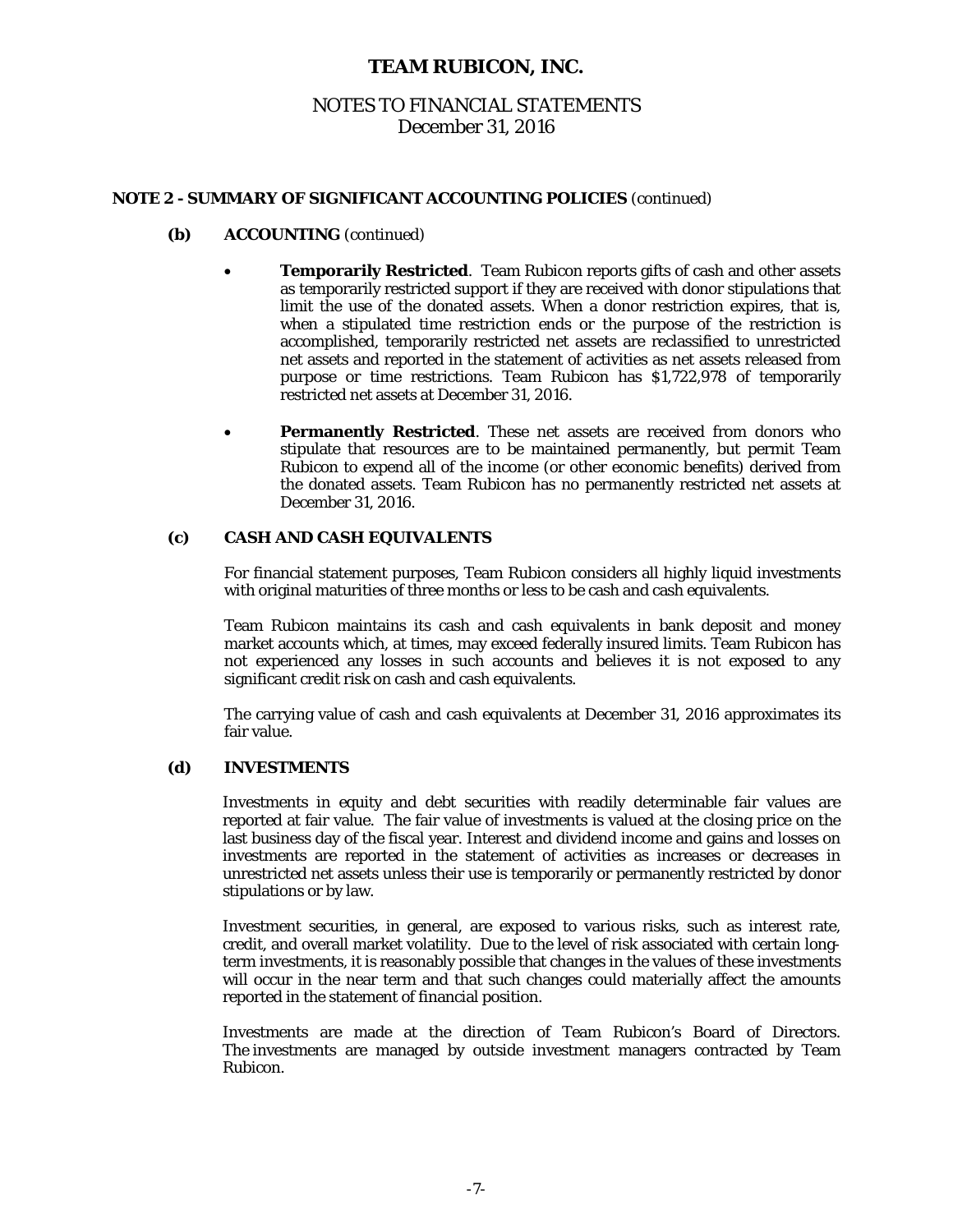# NOTES TO FINANCIAL STATEMENTS December 31, 2016

### **NOTE 2 - SUMMARY OF SIGNIFICANT ACCOUNTING POLICIES** (continued)

### **(e) CONTRIBUTIONS AND PLEDGES RECEIVABLE**

 Unconditional contributions and grants, including pledges recorded at estimated fair value, are recognized as revenues in the period received. Team Rubicon reports unconditional contributions and grants as restricted support if they are received with donor stipulations that limit the use of the donated assets. Conditional promises to give are not included as support until such time as the conditions are substantially met. At December 31, 2016, Team Rubicon had received \$9,191,000 of conditional promises to give.

Pledges receivable expected to be collected within one year are recorded at their net realizable value. Pledges receivable expected to be collected in future years are recorded at the present value of estimated future cash flows discounted at an appropriate market interest rate at the time of the contribution. Team Rubicon used a discount rate of 5% to calculate the present value of pledges receivable. The discount amounted to \$17,857 at December 31, 2016.

At December 31, 2016, the Team Rubicon evaluated the collectability of pledges receivable and determined that no allowance for uncollectible pledges receivable was necessary.

### **(f) PROPERTY AND EQUIPMENT**

 Property and equipment are recorded at cost if purchased or at fair value at the date of donation if donated. Depreciation is computed on the straight-line basis over the estimated useful lives of the related assets. Maintenance and repair costs are charged to expense as incurred. Property and equipment are capitalized if the cost of an asset is greater than or equal to five thousand dollars and the useful life is greater than one year. The estimated useful lives of property and equipment are as follows:

| <b>Field Equipment</b>                 | 5 - 10 Years      |
|----------------------------------------|-------------------|
| <b>Field Communication Equipment</b>   | 5 Years           |
| <b>Computer Equipment and Software</b> | 3 Years           |
| <b>Furniture and Office Equipment</b>  | 7 Years           |
| <b>Leasehold Improvements</b>          | <b>Lease Term</b> |
| <b>Audiovisual and Media Equipment</b> | 5 Years           |

### **(g) LONG-LIVED ASSETS**

Team Rubicon reviews long-lived assets for impairment whenever events or changes in circumstances indicate that the book value of the assets may not be recoverable. An impairment loss is recognized when the sum of the undiscounted future cash flows is less than the carrying amount of the asset, in which case a write-down is recorded to reduce the related asset to its estimated fair value. No impairment losses were recognized during the year ended December 31, 2016.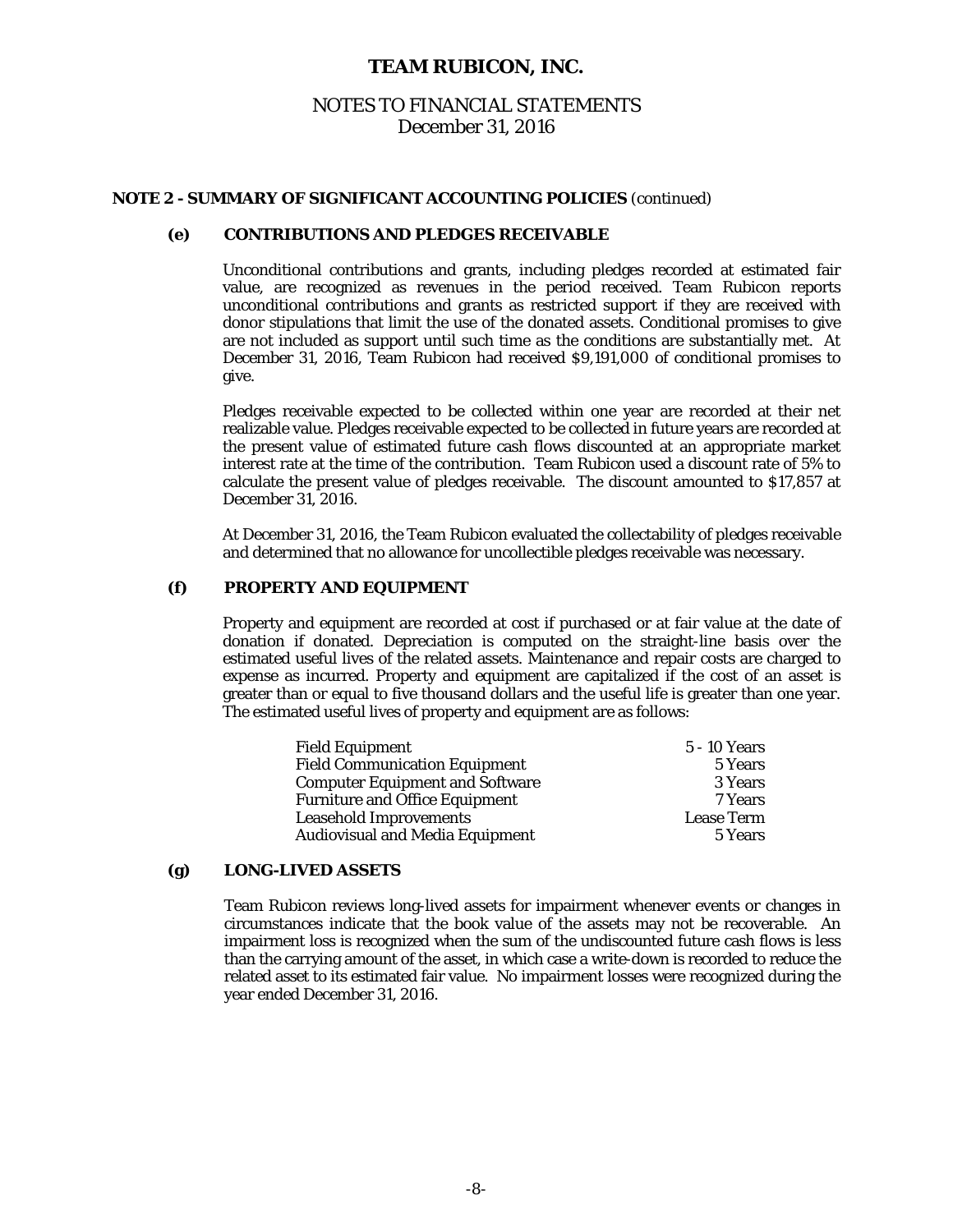# NOTES TO FINANCIAL STATEMENTS December 31, 2016

### **NOTE 2 - SUMMARY OF SIGNIFICANT ACCOUNTING POLICIES** (continued)

### **(h) CONTRIBUTED GOODS AND SERVICES**

 Contributions of donated non-cash assets are recorded at fair value in the period received. Contributions of donated services are recognized if the services received (a) create or enhance long-lived assets, or (b) require specialized skills, are provided by individuals possessing those skills, and would typically need to be purchased if not provided by donation. During the year ended December 31, 2016 Team Rubicon received in-kind contributions of \$2,810,391 which includes donated field communication equipment of \$126,398 and other donated services of \$2,683,993.

A substantial number of volunteers have donated significant amounts of their time to Team Rubicon. The services that these individuals rendered, however, do not meet the above criteria and, as such, are not recognized in the accompanying financial statements.

### **(i) INCOME TAXES**

Team Rubicon is exempt from federal income taxes under Section  $501(c)(3)$  of the Internal Revenue Code (the Code) as a charitable organization whereby only unrelated business income, as defined by Section 512(a)(1) of the Code, is subject to federal income tax. Team Rubicon currently has no unrelated business income. Accordingly, no provision for income taxes has been recorded. Team Rubicon is also exempt under California Revenue and Taxation Code Section 23701d.

### **(j) FUNCTIONAL ALLOCATION OF EXPENSES**

 The costs of providing Team Rubicon's programs and other activities have been presented in the statement of functional expenses. During the year, such costs are accumulated into separate groupings as either direct or indirect. Indirect or shared costs are allocated among program and support services by a method that best measures the relative degree of benefit.

### **(k) USE OF ESTIMATES**

 The preparation of financial statements in conformity with accounting principles generally accepted in the United States of America requires management to make estimates and assumptions that affect reported amounts of assets, liabilities, revenues and expenses as of the date and for the period presented. Actual results could differ from those estimates.

### **(l) COMPARATIVE TOTALS**

The financial statements include certain prior-year summarized comparative information. Such information does not include sufficient detail to constitute a presentation in conformity with generally accepted principles. Accordingly, such information should be read in conjunction with Team Rubicon's financial statements for the year ended December 31, 2015, from which the summarized information was derived.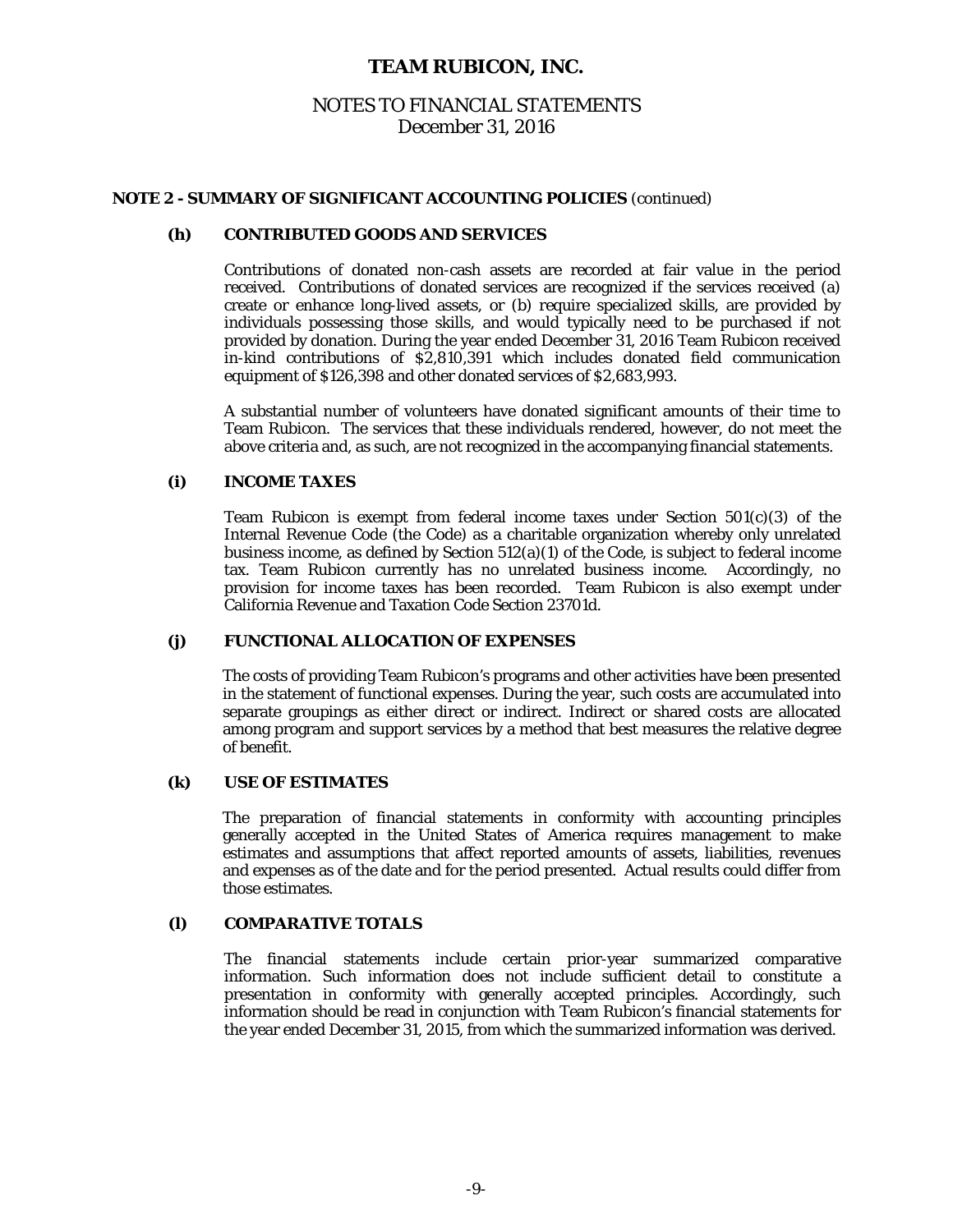# NOTES TO FINANCIAL STATEMENTS December 31, 2016

### **NOTE 2 - SUMMARY OF SIGNIFICANT ACCOUNTING POLICIES** (continued)

### **(m) NEW ACCOUNTING PRONOUNCEMENTS**

In February 2016, the Financial Accounting Standards Board (FASB) issued Accounting Standards Update (ASU) No. 2016-02, *Leases*, which is intended to improve financial reporting about leasing transactions. The new standard will require organizations that lease assets with terms of more than 12 months to recognize on the statement of financial position the assets and liabilities for the rights and obligations created by those leases. The ASU also will require disclosures to help financial statement users better understand the amount, timing, and uncertainty of cash flows arising from leases. These disclosures include qualitative and quantitative requirements and providing additional information about the amounts recorded in the financial statements. For Team Rubicon, the ASU will be effective for the year ending December 31, 2020.

In August 2016, FASB issued ASU No. 2016-14, *Presentation of Financial Statements of Not-for-Profit Entities (Topic 958)*, which is intended to reduce complexity in financial reporting. The ASU focuses on improving the current net asset classification requirements and information presented in financial statements that is useful in assessing a nonprofit's liquidity, financial performance, and cash flows. For Team Rubicon, the ASU will be effective for the year ending December 31, 2018.

### **(n) SUBSEQUENT EVENTS**

Team Rubicon has evaluated events and transactions occurring subsequent to the statement of financial position date of December 31, 2016 for items that should potentially be recognized or disclosed in these financial statements. The evaluation was conducted through July 13, 2017, the date these financial statements were available to be issued. No such material events or transactions were noted to have occurred, except as described in Note 3.

### **NOTE 3 - INVESTMENTS**

 Team Rubicon has implemented the accounting standard for those assets (and liabilities) that are re-measured and reported at fair value at each reporting period. This standard establishes a single authoritative definition of fair value, sets out a framework for measuring fair value based on inputs used, and requires additional disclosures about fair value measurements. This standard applies to fair value measurements already required or permitted by existing standards.

 In general, fair values determined by Level 1 inputs utilize quoted prices (unadjusted) in active markets for identical assets (or liabilities). Fair values determined by Level 2 inputs utilize data points that are observable such as quoted prices, interest rates and yield curves. Fair values determined by Level 3 inputs utilize unobservable data points for the asset (or liability) and include situations where there is little, if any, market activity for the asset (or liability).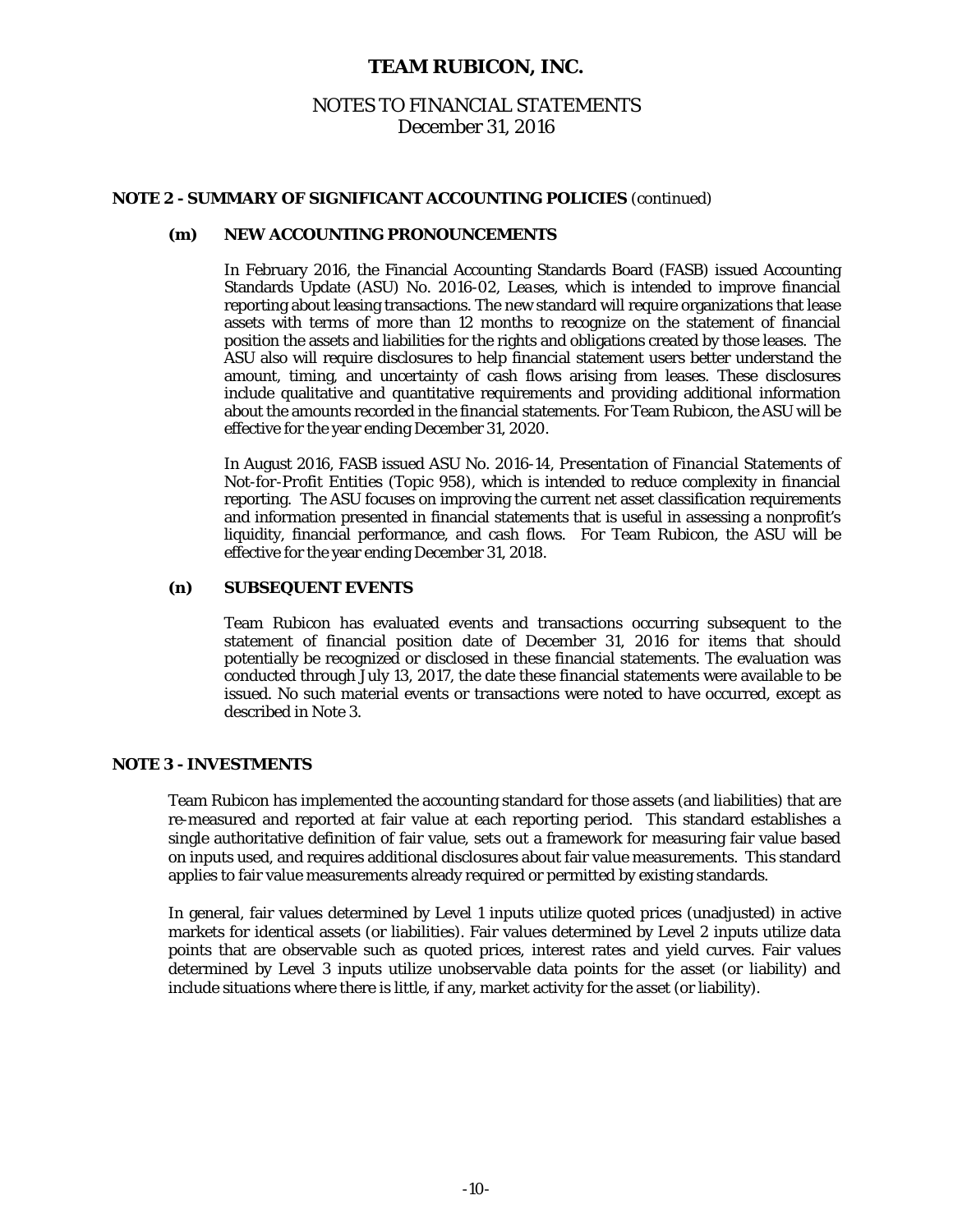# NOTES TO FINANCIAL STATEMENTS December 31, 2016

### **NOTE 3 - INVESTMENTS** (continued)

 The following table presents information about Team Rubicon's assets that are measured at fair value on a recurring basis at December 31, 2016 and indicates the fair value hierarchy of the valuation techniques utilized to determine such fair value:

|                              |                   |              | <b>Fair Value Measurements Using</b> |                         |                   |                    |              |                    |
|------------------------------|-------------------|--------------|--------------------------------------|-------------------------|-------------------|--------------------|--------------|--------------------|
|                              |                   |              |                                      | <b>Quoted Prices</b>    |                   | <b>Significant</b> |              |                    |
|                              |                   |              |                                      | in Active               |                   | <b>Other</b>       |              | <b>Significant</b> |
|                              | <b>Year Ended</b> |              | Markets for                          |                         | <b>Observable</b> |                    | Unobservable |                    |
|                              |                   | December 31, |                                      | <b>Identical Assets</b> | Inputs            |                    | Inputs       |                    |
|                              |                   | 2016         | (Level 1)                            |                         | (Level 2)         |                    | (Level 3)    |                    |
| <b>Cash and Fixed Income</b> | S                 | 849.266      | S                                    | 849.266                 | S                 |                    | S            |                    |
| <b>Equity Funds</b>          |                   | 267,436      |                                      | 267,436                 |                   |                    |              |                    |
| <b>Hedge Funds</b>           |                   | 164,375      |                                      | 164,375                 |                   |                    |              |                    |
| <b>Common Stock</b>          |                   | 19,500       |                                      | 19,500                  |                   |                    |              |                    |
| <b>TOTAL</b>                 |                   | 1,300,577    | S                                    | 1,300,577               | S                 |                    |              |                    |

 The fair values of the securities within level 1 were obtained based on quoted market prices at the closing of the last business day of the fiscal year.

 Team Rubicon recognizes transfers at the beginning of each reporting period. Transfers between Level 1 and 2 investments generally relate to whether a market becomes active or inactive. Transfers between Level 2 and 3 investments related to whether significant relevant observable inputs are available for the fair value measurement in their entirety and when redemption rules become more or less restrictive. There were no transfers between levels during the year ended December 31, 2016.

Investment loss (net) for the year ended December 31, 2016 is comprised of the following:

| Interest and Dividends<br>Net Realized and Unrealized Loss | 30.883<br>(31,063) |
|------------------------------------------------------------|--------------------|
| <b>Management Fees</b>                                     | (12, 633)          |
| <b>INVESTMENT LOSS (NET)</b>                               | (12, 813)          |

Subsequent to year end, Team Rubicon transferred all investment funds to a bank deposit account.

### **NOTE 4 - CONTRIBUTIONS AND PLEDGES RECEIVABLE**

Contributions and pledges receivable are expected to be collected as follows:

| <b>Within One Year</b>           | 1.315.371 |
|----------------------------------|-----------|
| In One to Five Years             | 375,000   |
| <i><b>TOTAL</b></i>              | 1.690.371 |
| Less: Present Value Discount     | (17, 857) |
| <b>CONTRIBUTIONS AND PLEDGES</b> |           |
| <b>RECEIVABLE (NET)</b>          | 1,672,514 |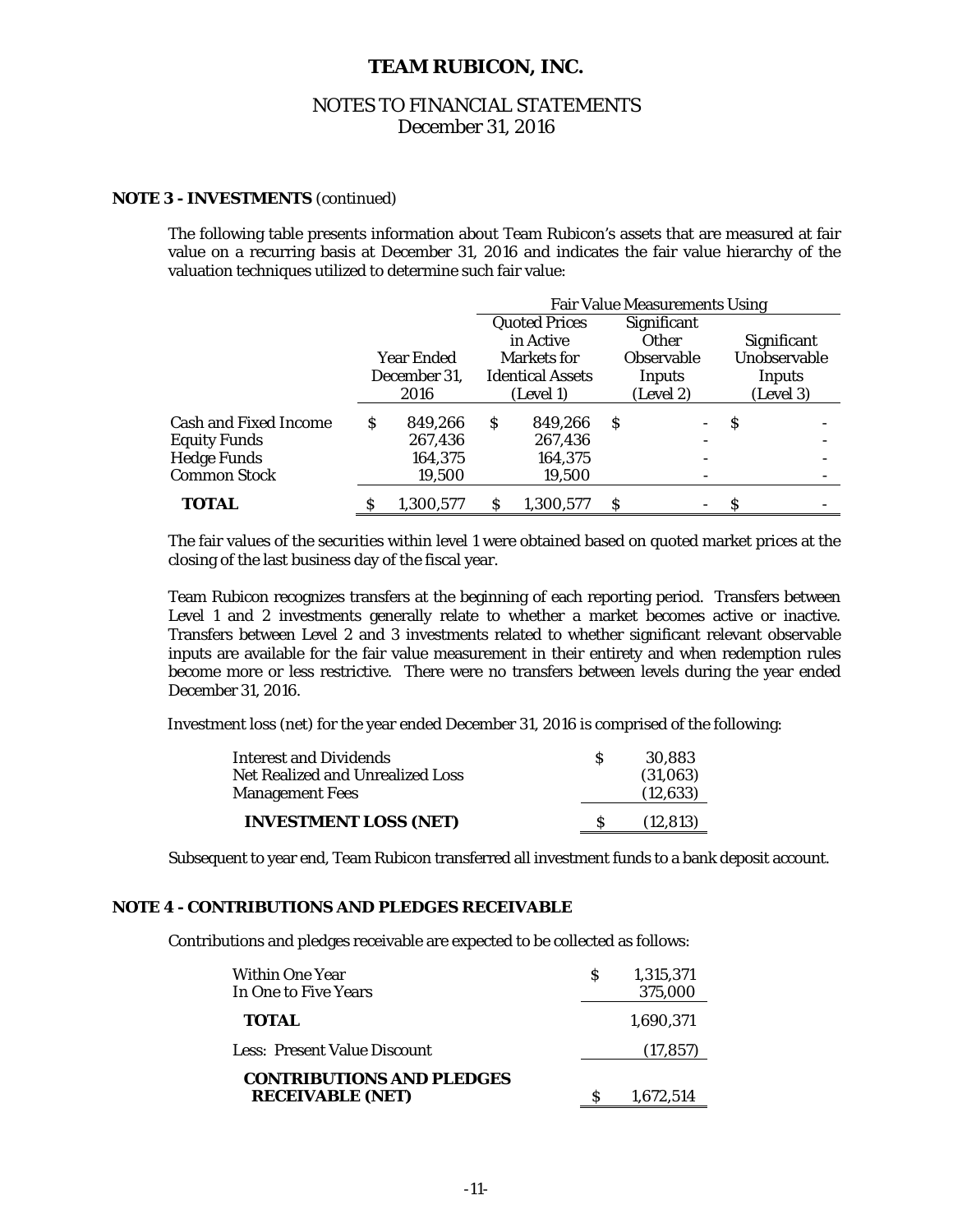# NOTES TO FINANCIAL STATEMENTS December 31, 2016

### **NOTE 5 - PROPERTY AND EQUIPMENT**

Property and equipment at December 31, 2016 consist of the following:

| <b>Field Equipment</b>                 | S | 493,976    |
|----------------------------------------|---|------------|
| <b>Field Communication Equipment</b>   |   | 109,304    |
| <b>Computer Equipment and Software</b> |   | 66,128     |
| <b>Furniture and Office Equipment</b>  |   | 57,925     |
| <b>Leasehold Improvements</b>          |   | 56,559     |
| <b>Audiovisual and Media Equipment</b> |   | 44,012     |
| <b>TOTAL</b>                           |   | 827.904    |
| <b>Less: Accumulated Depreciation</b>  |   | (171, 863) |
| <b>PROPERTY AND EQUIPMENT (NET)</b>    | ς | 656,041    |

Depreciation expense for the year ended December 31, 2016 was \$83,148.

### **NOTE 6 - COMMITMENTS AND CONTINGENCIES**

### **(a) OPERATING UNDER OPERATING LEASES**

Team Rubicon leases its Los Angeles office space under a non-cancelable operating lease agreement which expires in February 2023. As of December 31, 2016, future minimum lease payments under these leases are as follows:

### **Years Ending December 31**

| 2017              | S | 386.078   |
|-------------------|---|-----------|
| 2018              |   | 335,841   |
| 2019              |   | 339,306   |
| 2020              |   | 329,425   |
| 2021              |   | 339,308   |
| <b>Thereafter</b> |   | 408,019   |
| <b>TOTAL</b>      | S | 2,137,977 |

Rent expense for the year ended December 31, 2016 was \$375,481.

### **(b) LEGAL PROCEEDINGS**

 In the ordinary course of conducting its business, Team Rubicon may become involved in various lawsuits. Some of these proceedings may result in judgments being assessed against Team Rubicon which, from time to time, may have an impact on its change in net assets. Team Rubicon does not believe that these proceedings, individually or in the aggregate, are material to the accompanying financial statements.